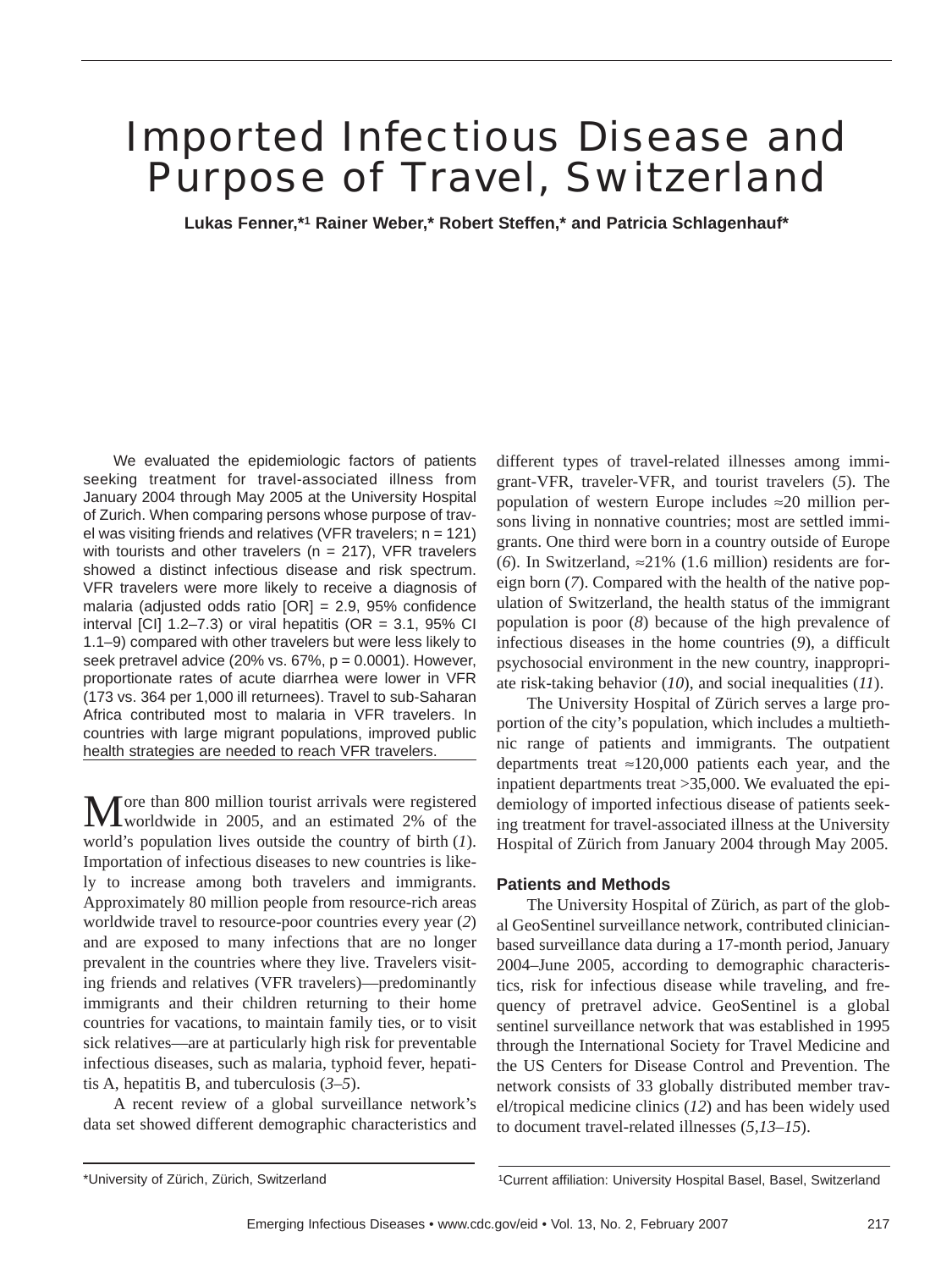# RESEARCH

### **Inclusion Criteria**

To be eligible, patients must have crossed an international border ≤10 years before seeking treatment and must have sought medical advice for a presumed travel-related illness. Relevant travel details focused only on data from the 6 months before the onset of illness. Only final diagnoses were considered, and >1 diagnosis per patient was possible. Data were collected according to a standardized, anonymous questionnaire. The questionnaire asked for demographic data (age, sex, country of birth, country of residence, current citizenship), travel history during the previous 5 years, inpatient or outpatient status, major clinical symptoms (>1 per patient possible), pretravel visit information, reason for most recent travel, and patient classification. Reasons for most recent travel were immigration, tourism, business, research/education, missionary/ volunteer work, visit to friends or relatives, and expatriation. Patients were classified as immigrants/refugees, foreign visitors, urban expatriates, nonurban expatriates, students, military personnel, or travelers. Working and final diagnoses were assigned by a physician.

# **Definitions**

An immigrant/refugee was defined as a foreign-born person who had obtained permanent resident status or immigrant/refugee status in Switzerland. Traveler (or traditional traveler) was defined as a resident of Switzerland who crossed an international border and did not previously immigrate to Switzerland. When the purpose of recent travel was visiting friends and relatives, a traveler was termed VFR. Different patient classifications were possible (i.e., immigrant-VFR, traveler-VFR). The rate of illness was calculated as the number of patients with a specific or a summary diagnosis as a proportion of all VFR or traditional travelers, respectively, expressed as number per 1,000 patients. The percentage of "chief complaints" was expressed as the number of primary symptoms that led to a clinic visit per total patients in each group. More than 1 chief complaint per patient was possible.

Countries were assigned to 1 of 15 regional classifications (*13*). Because of small case numbers, a more simplified regional classification was sometimes used: sub-Saharan Africa, south-central America (South and Central America), Asia (south-central, southeast, east, and north Asia), and eastern Europe. "All other regions" include those with no assigned travel destination. For travelers or VFR who entered >1 region, the most likely place of exposure during travel was determined to be the single region visited.

Summary diagnosis were defined as follows: "respiratory tract infection" included upper and lower respiratory infections; "malaria" infections included all malaria-causing species; "diarrhea" included acute diarrhea of parasitic, viral, bacterial or unknown origin; "hepatitis" included chronic or acute viral hepatitis; "viral syndrome" included any nonspecific viral symptoms; and "AIDS/HIV/STI" included asymptomatic HIV, acute HIV, AIDS, gonorrhea, syphilis, and other sexually transmitted infections (STIs). Syndrome groups such as "dermatologic disorder" were defined as previously described (*15*).

# **Statistics**

Stata software (version 9.1, Stata Corporation, College Station, TX, USA) was used for statistical analysis. Odds ratios (OR) of binary, categorical, or continuous variables were determined by logistic regression (multivariate or univariate) and adjusted to age and sex if indicated. Statistical significance of dichotomous variables was achieved by using  $\chi^2$  or nonparametric tests.

# **Results**

## **General Description and Demographic Data**

We analyzed 451 patients included in the database: 181 immigrants, 227 travelers, 25 foreign visitors, and 18 others (expatriates, students, military personnel). Age range was 16–87 years (median 33, interquartile range 27–43); 48% were female, and 20% were inpatients. The median duration of travel was 17.5 days (interquartile range 13–29 days). For these patients, 671 diagnoses were counted. Leading complaints were "fever" (43.0%), "gastrointestinal" (42.7%), "head-ear-nose" (25.2%), "respiratory" (24.3%), "musculoskeletal" (12.8%), and "skin" (11.9%, data not shown). The visits were evenly distributed during the calendar year, with no seasonal abnormities or significant associations.

#### **Comparison of VFR and Traditional Travelers**

Our analysis included 217 traditional travelers and 121 VFR travelers. For traditional travelers, the reason for most recent travel was tourism or business. Most VFR travelers (86%) were in the category "immigrants." Birth country regions of VFR travelers were Asia (30%), sub-Saharan Africa (24%), Eastern Europe (17%), and Central or South America (11%). The basic demographic pattern was comparable (Table 1). VFR travelers traveled on average for a longer period than traditional travelers, were slightly older, were more likely to have inpatient status, and were less likely to seek pretravel advice. Traveled regions were also comparable (Table 1). Fever and gastrointestinal disorders were the most frequent reasons for seeking treatment (Table 2). Traditional travelers had more gastrointestinal symptoms  $(53.91\% \text{ vs. } 39.66\%, \text{ p} = 0.03)$ . When the disease spectrums were compared, acute diarrhea was more often diagnosed in traditional travelers (26%) than in VFR travelers (11%). The summary diagno-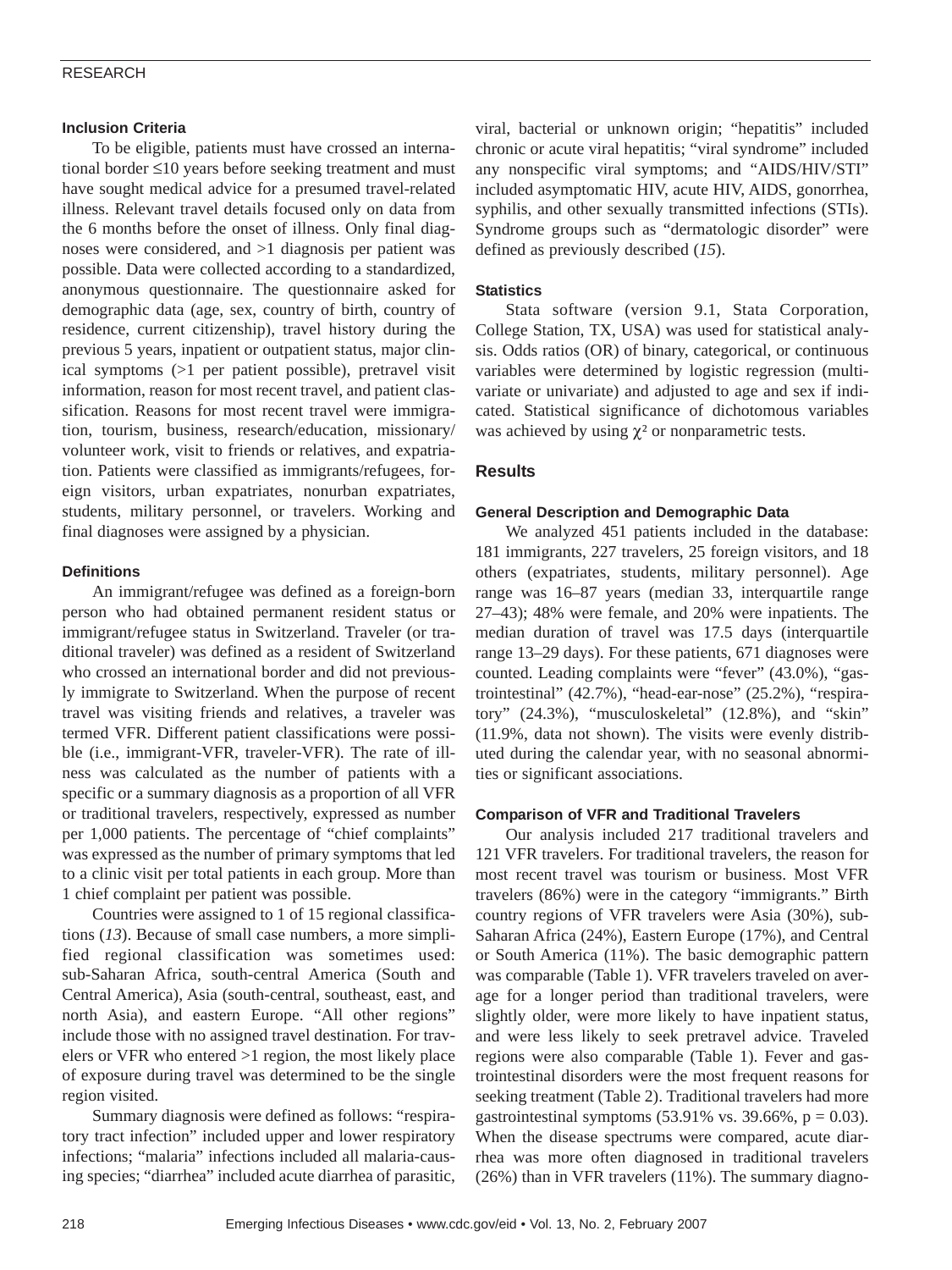|                          | Travelers, no. $(%)$ , n = 217 | $VFR$ , no. (%), n = 121 | p value |
|--------------------------|--------------------------------|--------------------------|---------|
| Sex                      |                                |                          |         |
| Male                     | 119 (54.8)                     | 61 (50.4)                | 0.43    |
| Female                   | 98 (45.2)                      | 60 (49.6)                |         |
| Age $(y)$                |                                |                          |         |
| Median                   | 32                             | 39                       | 0.008   |
| Interquartile range      | $32 - 46$                      | $26 - 45$                |         |
| Patient type             |                                |                          |         |
| Outpatient               | 185 (84.5)                     | 84 (70.6)                | 0.002   |
| Inpatient                | 34(15.5)                       | 35(29.4)                 |         |
| Travel duration (d)      |                                |                          |         |
| Median                   | 15                             | 21                       | 0.006   |
| Interquartile range      | $11 - 24$                      | $14 - 31$                |         |
| Sought pretravel advice? |                                |                          |         |
| Yes                      | 65 (67)                        | 18 (20)                  | 0.0001  |
| No                       | 32(33)                         | 70 (80)                  |         |
| Traveled region          |                                |                          |         |
| Sub-Saharan Africa       | 43 (19.81)                     | 27 (22.31)               |         |
| Asia                     | 61(28.11)                      | 21 (17.35)               |         |
| Eastern Europe           | 6(2.76)                        | 21 (17.35)               |         |
| Central/South America    | 22(10.13)                      | 9(7.43)                  |         |
| All other regions        | 85 (39.17)                     | 43 (35.53)               |         |

Table 1. Demographic data on persons included in the study whose purpose of travel was visiting friends and relatives (VFR) versus traditional travelers (travelers), Switzerland

sis HIV/AIDS/STI was more commonly established in VFR travelers (9.9% vs. 4.3%); the same was true for malaria (7.7% vs. 2.7%). The proportionate illness patterns are shown graphically in the online Appendix Figure (available from www.cdc.gov/EID/content/13/2/217 appG.htm).

When comparing VFR with traditional travelers, VFR travelers were more likely to receive a diagnosis of malaria, acute or chronic viral hepatitis, and HIV/AIDS/STI (Table 3) but less likely to receive a diagnosis of acute diarrhea. In contrast, traditional travelers were more likely to receive a diagnosis of diarrhea (OR 2.1, 95% confidence interval [CI] 1.2–3.6,  $p = 0.007$ ; data not shown). Respiratory diseases and viral syndromes were significantly associated with VFR travelers only in the univariate analysis (Table 3). Traditional travelers were significantly more likely to seek pretravel advice compared with VFR travelers (Table 1).

A different infectious disease spectrum and a trend toward a distinct pattern in both VFR and traditional travelers were also found when selecting different travel regions (Figure). Malaria cases were almost exclusively imported from the sub-Saharan Africa region; 33.3% of diagnoses after travel to this region were attributed to malaria in VFR travelers, compared with 12.3% in traditional travelers. In total, 27 malaria cases were recorded in the GeoSentinel database during the 17-month period: 14 in VFR travelers, 8 in tourist travelers, 4 in recent immigrants, and 1 in an immigrant/refugee. Of these, 22 cases were imported from sub-Saharan Africa and 1 from Turkey; for 4 case-patients, no specified travel region or no

information on place of exposure was available. When data were stratified by VFR versus traditional traveler, the risk for malaria in sub-Saharan Africa was twice as high in the VFR traveler group than in the traditional traveler group (data not shown).

# **Discussion**

The GeoSentinel site based at the University Hospital of Zürich represents a large population in Switzerland. However, GeoSentinel is a health facility–based surveillance system and does not actively screen for certain diseases. Patients included in the database do not necessarily represent the whole population or the epidemiology or frequency of the disease. Besides the unknown number of ill returned travelers going to general practitioners or nonspecialized clinics, the number of travelers returning in good health is also unknown. Incidence rates or relative risks therefore cannot be estimated. Similarly, patients with mild or self-limiting disease are likely to see a general practitioner rather than to go to a specialized center, although many VFR travelers do not have a regular general practitioner. On the other hand, Zürich is a large city with a socioculturally mixed population that offers an opportunity to study immigrant-VFR travelers, and many of these patients may prefer to go to a more anonymous university hospital than to a general practitioner. A limitation of the study is the relatively small number of patients included in the database during the 17-month period, which made it necessary to form summary diagnoses and regions.

In our analysis, VFR travelers showed a different infectious disease and risk spectrum than did traditional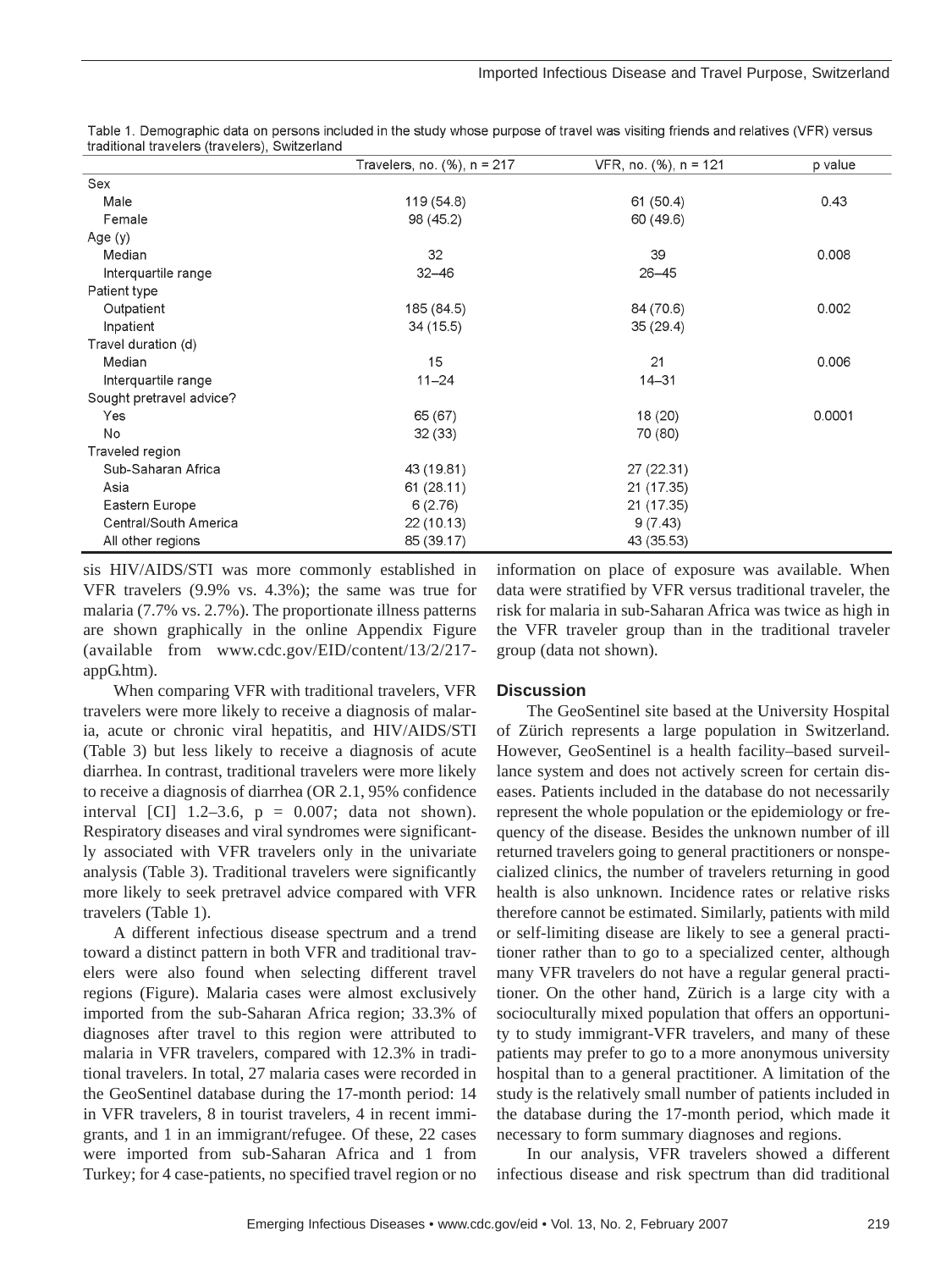### RESEARCH

|                                       | Travelers, no. (%)* | VFR, no. (%)* |
|---------------------------------------|---------------------|---------------|
| Primary symptom                       |                     |               |
| Fever                                 | 108 (49.76)         | 57 (47.10)    |
| Gastrointestinal                      | 117 (53.91)         | 48 (39.66)    |
| Head-ear-nose                         | 54 (24.88)          | 38 (31.40)    |
| Respiratory                           | 52 (23.96)          | 34 (28.09)    |
| Musculoskeletal                       | 25 (11.52)          | 22(18.18)     |
| Skin                                  | 30 (13.82)          | 14 (11.57)    |
| Fatigue                               | 24 (11.05)          | 13 (10.74)    |
| Other                                 | 18 (8.29)           | 16 (13.22)    |
| Total                                 | 428                 | 242           |
| Summary diagnosis and syndrome groups |                     |               |
| Diarrhea, acute                       | 79 (26.33)          | 21 (11.53)    |
| Respiratory infection                 | 40 (13.33)          | 22 (12.09)    |
| <b>HIV/AIDS</b>                       | 12(4)               | 15 (8.24)     |
| Malaria, all species                  | 8(2.67)             | 14 (7.69)     |
| Viral syndrome                        | 23 (7.67)           | 10(5.49)      |
| Viral hepatitis, acute/chronic        | 6(2)                | 10 (5.49)     |
| Urinary tract infection               | 3(1)                | 3(1.65)       |
| Febrile illness, unspecified          | 10(3.33)            | 1(0.55)       |
| Dengue fever (uncomplicated)          | 4(1.33)             | 1(0.55)       |
| Sexually transmitted infection        | 1(0.33)             | 3(1.65)       |
| Loa loa                               |                     | 2(1.1)        |
| Cutaneous leishmaniasis               | 1(0.33)             |               |
| Typhoid/paratyphoid fever             | 1(0.33)             | 1(0.55)       |
| <b>Brucellosis</b>                    |                     | 1(0.55)       |
| <b>Extraintestinal amebiasis</b>      | 1(0.33)             |               |
| Dermatologic disorder                 | 22 (7.33)           | 9(4.95)       |
| Chronic diarrhea                      | 7(2.33)             | 5(2.75)       |
| Healthy                               | 4(1.33)             | 2(1.1)        |
| Adverse drug or vaccine reaction      | 3(1)                | 1(0.55)       |
| Cardiovascular disorder               | 2(0.67)             | 3(1.65)       |
| Neurologic disorder                   | 2(0.67)             | 2(1.1)        |
| Lost to follow-up                     | 2(0.67)             |               |
| Pulmonary embolism                    | 1(0.33)             | 2(1.1)        |
| Psychological disorder                | 1(0.33)             | 2(1.1)        |
| Death                                 | 1(0.33)             | 1(0.55)       |
| Other diagnosis                       | 66 (22)             | 51 (28.02)    |
| Total                                 | 300                 | 182           |

|  |  |  | Table 2. Primary symptoms of persons seeking treatment at a clinic, frequent summary diagnosis, and syndrome groups in persons |  |  |  |
|--|--|--|--------------------------------------------------------------------------------------------------------------------------------|--|--|--|
|  |  |  | whose purpose of travel was visiting friends and relatives (VFR) versus traditional travelers (travelers). Switzerland         |  |  |  |

\*Percentage expressed as number of primary symptoms that led to a clinic visit per total patients in each group.

travelers; were more likely to receive a diagnosis of malaria, viral hepatitis, or HIV/AIDS/STI; and were less likely to seek pretravel advice. Traditional travelers (mainly tourists) were significantly more likely to seek advice before traveling and to have a posttravel diagnosis of acute diarrhea. This is consistent with previous studies from European migrants returning to their home countries (*16*), as well as a recent review of the global GeoSentinel database (*5*). Malaria is most likely to be acquired in the sub-Saharan Africa region, according to our data and those of others (*13,15*).

By contrast, acute diarrhea was the greatest problem in traditional travelers, with an illness rate of 364 per 1,000 ill returned travelers compared with 173/1,000 in VFR travelers. Acute diarrhea, or traveler's diarrhea, is known

to affect >50% of travelers, depending on the destination (*17*). The protective effect in VFR travelers could reflect immunity due to recent exposure or exposure in childhood.

Acute or chronic viral hepatitis was also significantly associated with VFR travel, which correlates with a recent study of hepatitis A virus infections in Swiss travelers during a period of 12 years that identified VFR travelers as a high-risk group, especially children of immigrants (*18*). Other significant associations of disease between VFR and traditional travelers were not found; however, this does not necessarily mean that no such relationship exists.

Systemic febrile illnesses, including malaria and typhoid fever, tuberculosis, and respiratory syndromes, are more frequently diagnosed among VFR travelers (*5*). In our study, respiratory diseases contributed to the relatively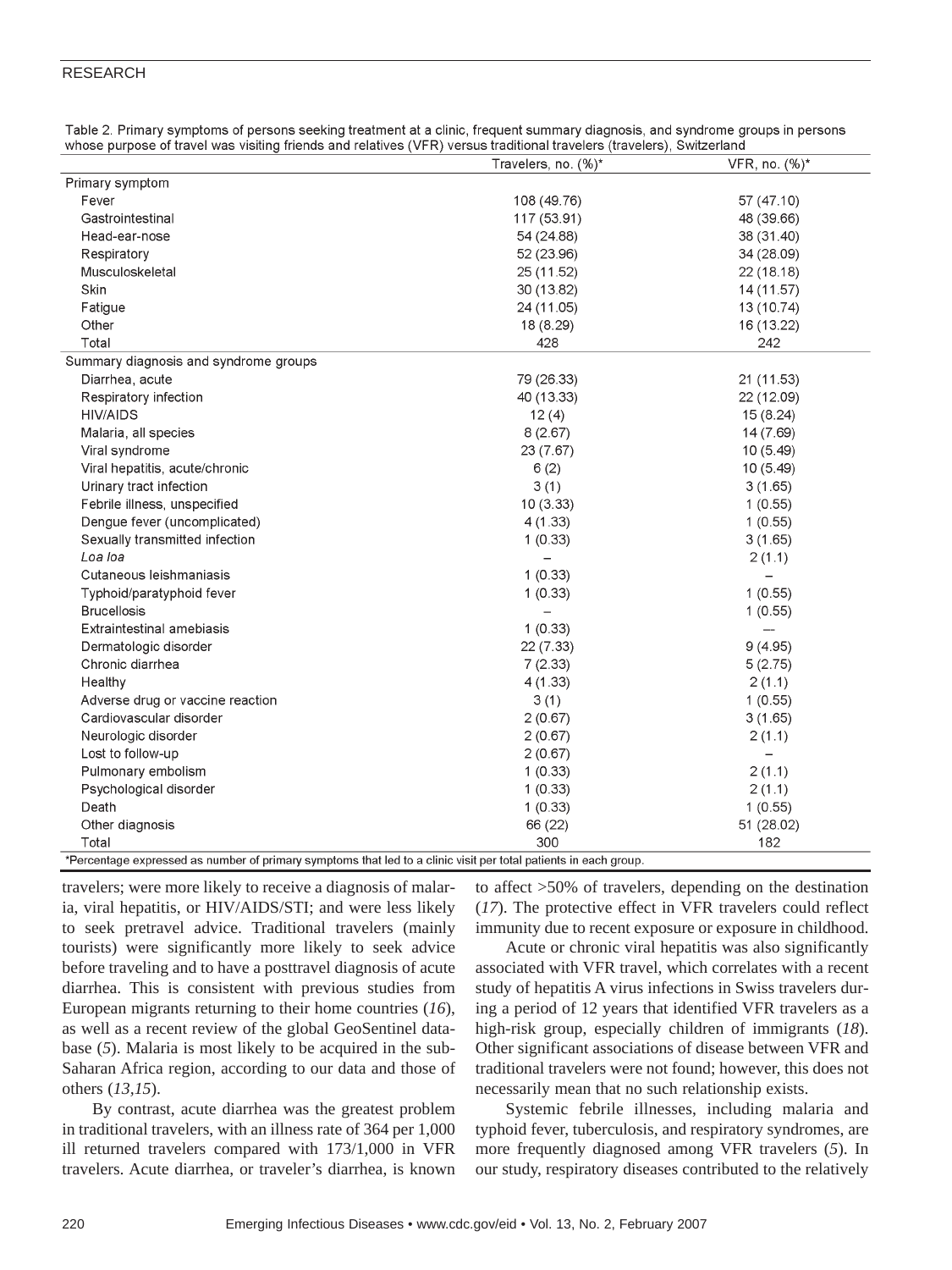|                                                                | Odds ratio | p value | 95% CI        |  |  |
|----------------------------------------------------------------|------------|---------|---------------|--|--|
| Univariate analysis                                            |            |         |               |  |  |
| HIV/AIDS/STI                                                   | 2.42       | 0.019   | 1.15-5.07     |  |  |
| Malaria                                                        | 3.04       | 0.014   | $1.25 - 7.40$ |  |  |
| Diarrhea, acute                                                | 0.36       | 0.0001  | $0.21 - 0.61$ |  |  |
| Viral hepatitis                                                | 2.84       | 0.046   | $1.01 - 7.97$ |  |  |
| Respiratory                                                    |            |         |               |  |  |
| infection                                                      | 0.89       | 0.692   | $0.51 - 1.55$ |  |  |
| Viral syndrome                                                 | 0.7        | 0.362   | $0.32 - 1.50$ |  |  |
| Multivariate analysis (adjusted to age and sex)                |            |         |               |  |  |
| HIV/AIDS/STI                                                   | 2.63       | 0.014   | $1.21 - 5.69$ |  |  |
| Malaria                                                        | 2.93       | 0.021   | $1.17 - 7.32$ |  |  |
| Diarrhea, acute                                                | 0.47       | 0.007   | $0.27 - 0.81$ |  |  |
| Viral hepatitis                                                | 3.15       | 0.032   | 1.10-9.02     |  |  |
| *CI, confidence interval; STI, sexually transmitted infection. |            |         |               |  |  |

| Table 3. Association of infectious disease in persons returning to |
|--------------------------------------------------------------------|
| Switzerland whose purpose of travel was visiting friends and       |
| relatives versus traditional travelers*                            |

high rate of illness in both VFR and traditional travelers (181 vs. 184 per 1,000 ill returnees). No significant association could be established between influenza, long trip duration, and travel involving visiting friends and relatives as described before (*14*), probably because of small numbers and very few cases of influenza. Viral syndrome, a rather loosely defined summary diagnosis with unspecific viral symptoms, was also frequently diagnosed and can be interpreted as a flulike syndrome. Other typical tropical infectious diseases, such as typhoid fever, leishmaniasis, dengue fever, or brucellosis, were rarely diagnosed.

This study shows that VFR travelers are at greater risk for certain infectious diseases and have a disease spectrum distinct from that of traditional travelers. Malaria is the



Figure. Percentage of disease diagnoses in travelers visiting friends and relatives (VFR) and traditional travelers (trav) who reported illnesses after returning to Switzerland, classified by geographic region visited.

most important, life-threatening imported disease for both nonimmune and VFR travelers, and malaria acquisition is even more likely in VFR travelers. For other infectious diseases, HIV and STIs must also be included in the differential diagnosis, particularly for VFR travelers. VFR travelers are vulnerable because they may visit more rural destinations, live under poor sanitary conditions, and stay away for longer periods (*3,4*). Moreover, the health condition of the immigrant population in Switzerland is poor compared with that of the native population (*8*). Prevalence gaps in disease and disparities in access to care exist not only between countries but also between population groups within countries.

In addition, VFR travelers often did not seek pretravel advice. Thus, culturally sensitive strategies for pretravel contact with VFR travelers are greatly needed. Further surveillance of traveler groups with denominator data is needed, and prospective studies focusing on behavioral aspects of disease prevention would allow for evidence-based interventions as part of a public health strategy.

#### **Acknowledgments**

We are grateful to Elena Axelrod for help in preparing the data set, Leisa Weld for statistical consultancy, and Hanspeter Jauss for technical assistance. We also thank the GeoSentinel network, the local site at Zürich, and the medical staff at Zürich University Hospital for their cooperation.

Dr Fenner obtained his medical degree from the Medical Faculty of Basel, Switzerland, and is resident microbiologist at the University Hospital, Basel. His research interests include international health and infectious diseases epidemiology.

#### **References**

- 1. Gushulak BD, MacPherson DW. Globalization of infectious diseases: the impact of migration. Clin Infect Dis. 2004;38:1742–8.
- 2. World Tourism Organisation Facts and Figures. [cited 2006 Jun 12]. Available from http://www.world-tourism.org/facts/menu.html
- 3. Bacaner N, Stauffer B, Boulware DR, Walker PF, Keystone JS. Travel medicine considerations for North American immigrants visiting friends and relatives. JAMA. 2004;291:2856–64.
- 4. Angell SY, Cetron MS. Health disparities among travelers visiting friends and relatives abroad. Ann Intern Med. 2005;142:67–72.
- 5. Leder K, Tong S, Weld L, Kain KC, Wilder-Smith A, von Sonnenburg F, et al. for the GeoSentinel Surveillance Network. Illness in travelers visiting friends and relatives: a review of the GeoSentinel Surveillance Network. Clin Infect Dis. 2006;43: 1185–93.
- 6. Siem H. Migration and health—the international perspective. Schweiz Rundsch Med Prax. 1997;86:788–93.
- 7. Statistical Data on Switzerland 2004. Neuchatel, Switzerland: Swiss Federal Statistical Office; April 2004. [cited 2007 Jan 10]. Available from http://www.bfs.admin.ch/bfs/portal/en/index/ dienstleistungen/publikationen\_statistik/publikationskatalog. Document.49104.html
- 8. Bischoff A. Migration and health in Switzerland. Geneva: Swiss Federal Office of Public Health; 1997.